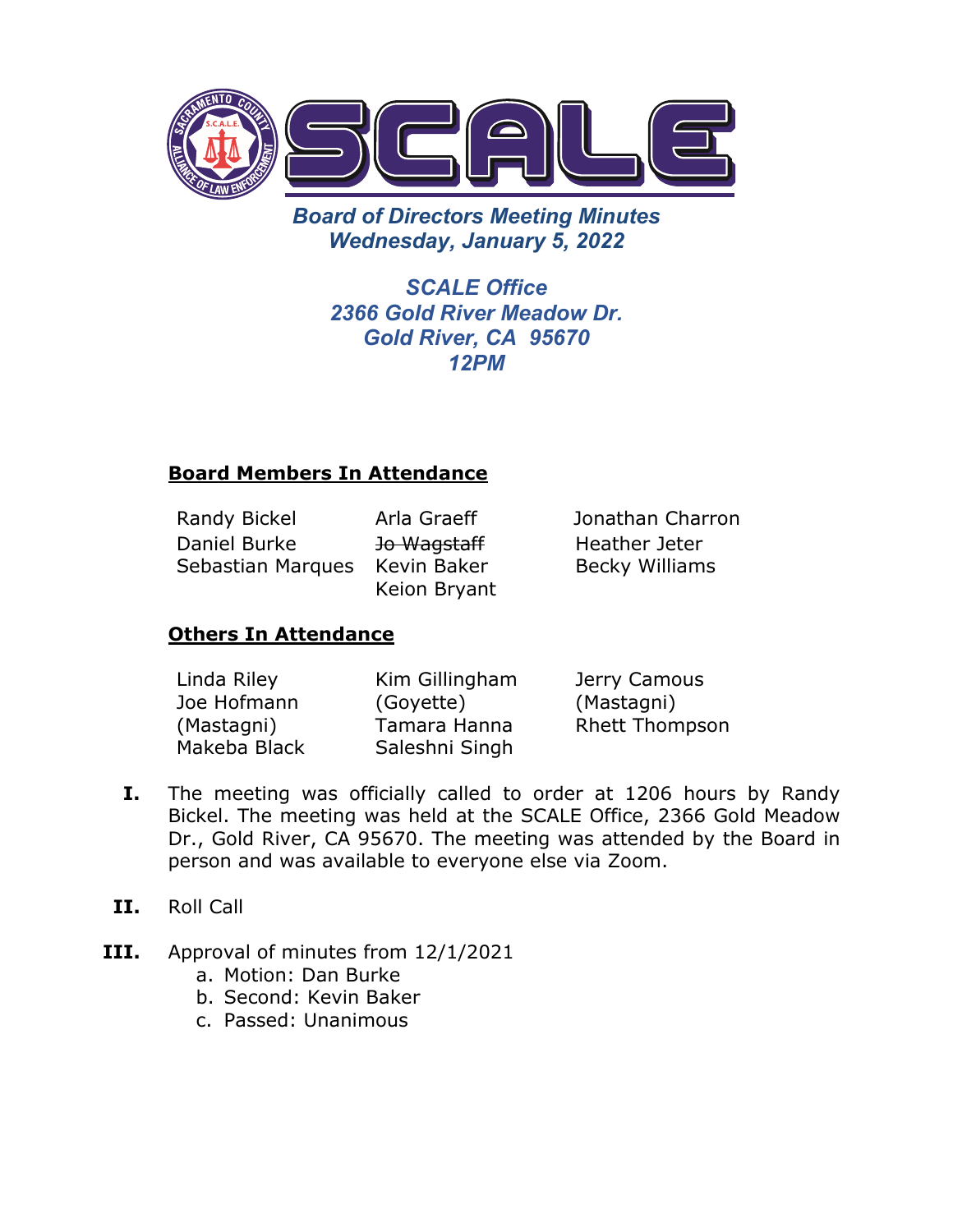#### **IV. Treasurer's Report**

### **Accounts (12/31/2021)**

|                          | <b>Total</b> | 383,181.98 |
|--------------------------|--------------|------------|
| Debit Card Acct.         |              | 1,238.64   |
| Wells Fargo Office Acct. |              | 981.51     |
| Savings 7915             |              | 201,388.21 |
| <b>PAC Fund 3911</b>     |              | 19,700.62  |
| Legal Defense Fund 3903  |              | 89,510.50  |
| General Fund 6222        |              | 70,362.50  |

# **Fidelity (12/31/2021) 265,759.49**

#### **Total Cash and Investments 648,941.47**

Motion: Jonathan Charron Second: Heather Jeter Passed: Unanimous

#### **V. Old Business**

#### A. Sacramento County – COVID-19 Updates

a. New protocols issued for quarantine wait times for some individuals. Some of the County agencies are adapting to the rise in COVID-19 cases by adjusting work schedules/working from home protocol. This is constantly changing seemingly each week.

#### B. SCALE App

a. Keion will reach out to Jeremy Pollard to get the status and current state of the SCALE application. Once oriented with where this is at, he will be able to give the Board an update on how close this is to be completed.

#### C. DCSS Teleworking

- a. This was still being held up by personnel. Arla will be attending a meeting today and discuss some of the details involved in the decision process as to who gets to telework versus those who are not allowed to.
- D. American Rescue Plan Act (ARPA Funds)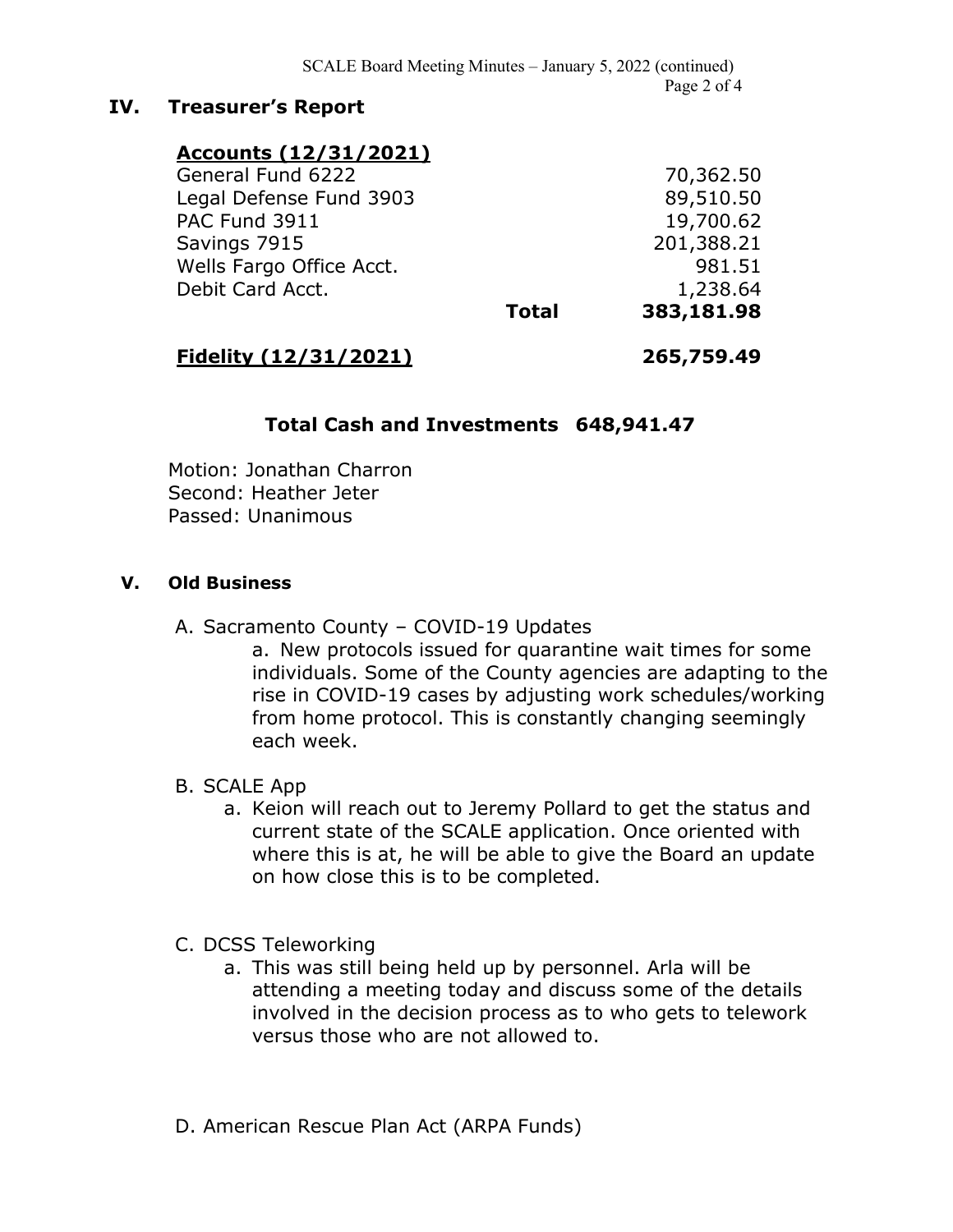- a. The funding for this is set to be allotted on January  $15<sup>th</sup>$ . Other unions have not been awarded this money/time but we have a "me too" clause in the case that another group gets a better deal than us.
- b. The time is not something that can be cashed out when retiring, so any who are given the time should use this prior to using vacation time.
- E. 2022 Negotiations and Preparations
	- a. The schedule has been created and the teams will meet starting January 10<sup>th</sup>.
	- b. All representatives should collect suggestions and desires from their membership to bring to the first meeting as a place to start.

## **VI. New Business**

- A. Myers Stevens & Toohey LTD & STD 2022 Updates
	- a. There is an option that we would like to explore for the membership. This option would reduce the wait time for the freeze in using personal leave from 60 days to 30 days when out for non-work related injuries. This option would cost \$2 per member per month. We will get more information and discuss this further, but will sign the contract as it has been previously in the meantime.
- B. Central Valley Retiree Medical Trust
	- a. We have some history in the County with trying to get this Trust as an option approximately 10 years ago.
	- b. We will have them speak at a meeting to see what has changed in that time and evaluate if there is enough change to try and participate in this again.
- C. Fidelity Banking Concerns
	- a. We would like to explore options on separating from this investment company.
	- b. Dan will look into some options moving forward.
- D. 2022 Mary Zenor Scholarship
	- a. The committee has been formed and will begin to work on the documents outlining the scholarship. The members include Jonathan Charron, Heather Jeter, Arla Graeff, and Kevin Baker.
- E. Membership Appreciation Benefits March Food Truck